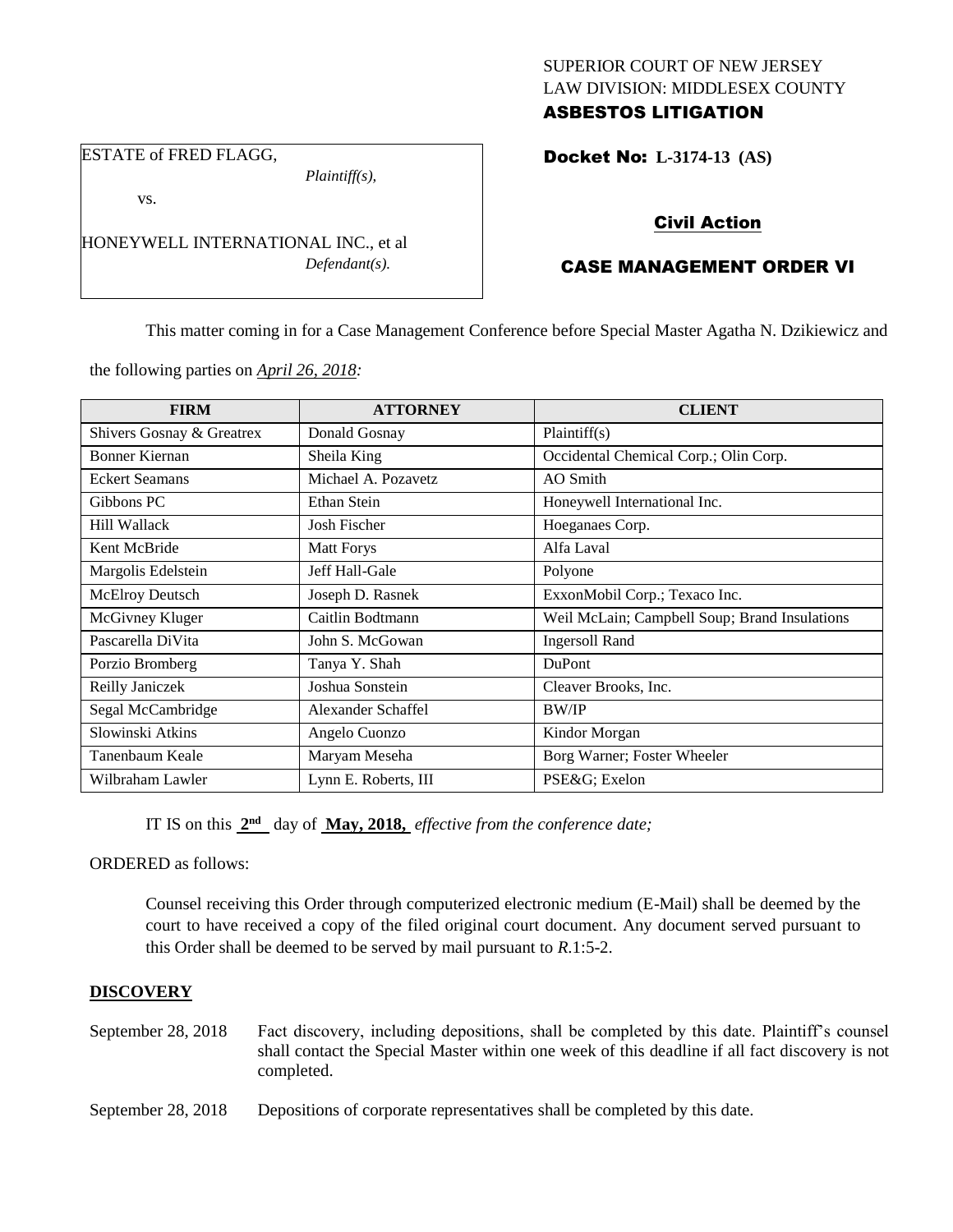### **EARLY SETTLEMENT**

October 19, 2018 Settlement demands shall be served on all counsel and the Special Master by this date.

## **SUMMARY JUDGMENT MOTION PRACTICE**

- October 19, 2018 Plaintiff's counsel shall advise, in writing, of intent not to oppose motions by this date.
- November 2, 2018 Summary judgment motions shall be filed no later than this date.
- November 30, 2018 Last return date for summary judgment motions.

### **MEDICAL DEFENSE**

March 1, 2019 Defendants shall identify its medical experts and serve medical reports, if any, by this date. In addition, defendants shall notify plaintiff's counsel (as well as all counsel of record) of a joinder in an expert medical defense by this date.

## **LIABILITY EXPERT REPORTS**

- January 15, 2019 Plaintiff shall identify its liability experts and serve liability expert reports or a certified expert statement by this date or waive any opportunity to rely on liability expert testimony.
- March 1, 2019 Defendants shall identify its liability experts and serve liability expert reports, if any, by this date or waive any opportunity to rely on liability expert testimony.

### **ECONOMIST EXPERT REPORTS**

- January 15, 2019 Plaintiff shall identify its expert economists and serve expert economist report(s), if any, by this date or waive any opportunity to rely on economic expert testimony.
- March 1, 2019 Defendants shall identify its expert economists and serve expert economist report(s), if any, by this date or waive any opportunity to rely on economic expert testimony.

### **EXPERT DEPOSITIONS**

March 29, 2019 Expert depositions shall be completed by this date. To the extent that plaintiff and defendant generic experts have been deposed before, the parties seeking that deposition in this case must file an application before the Special Master and demonstrate the necessity for that deposition. To the extent possible, documents requested in a deposition notice directed to an expert shall be produced three days in advance of the expert deposition. The expert shall not be required to produce documents that are readily accessible in the public domain.

### **PRE-TRIAL AND TRIAL**

| September 18, 2018      | The settlement conference previously scheduled on this date is <b>cancelled</b> .                                                                                                                                                                                                                                                              |
|-------------------------|------------------------------------------------------------------------------------------------------------------------------------------------------------------------------------------------------------------------------------------------------------------------------------------------------------------------------------------------|
| March 14, 2019 @ 1:30pm | Settlement conference. All defense counsel shall appear with authority to negotiate<br>settlement and have a representative authorized to negotiate settlement available by<br>phone. Any request to be excused from the settlement conference shall be made to<br>the Special Master no later than 4:00pm of the day prior to the conference. |